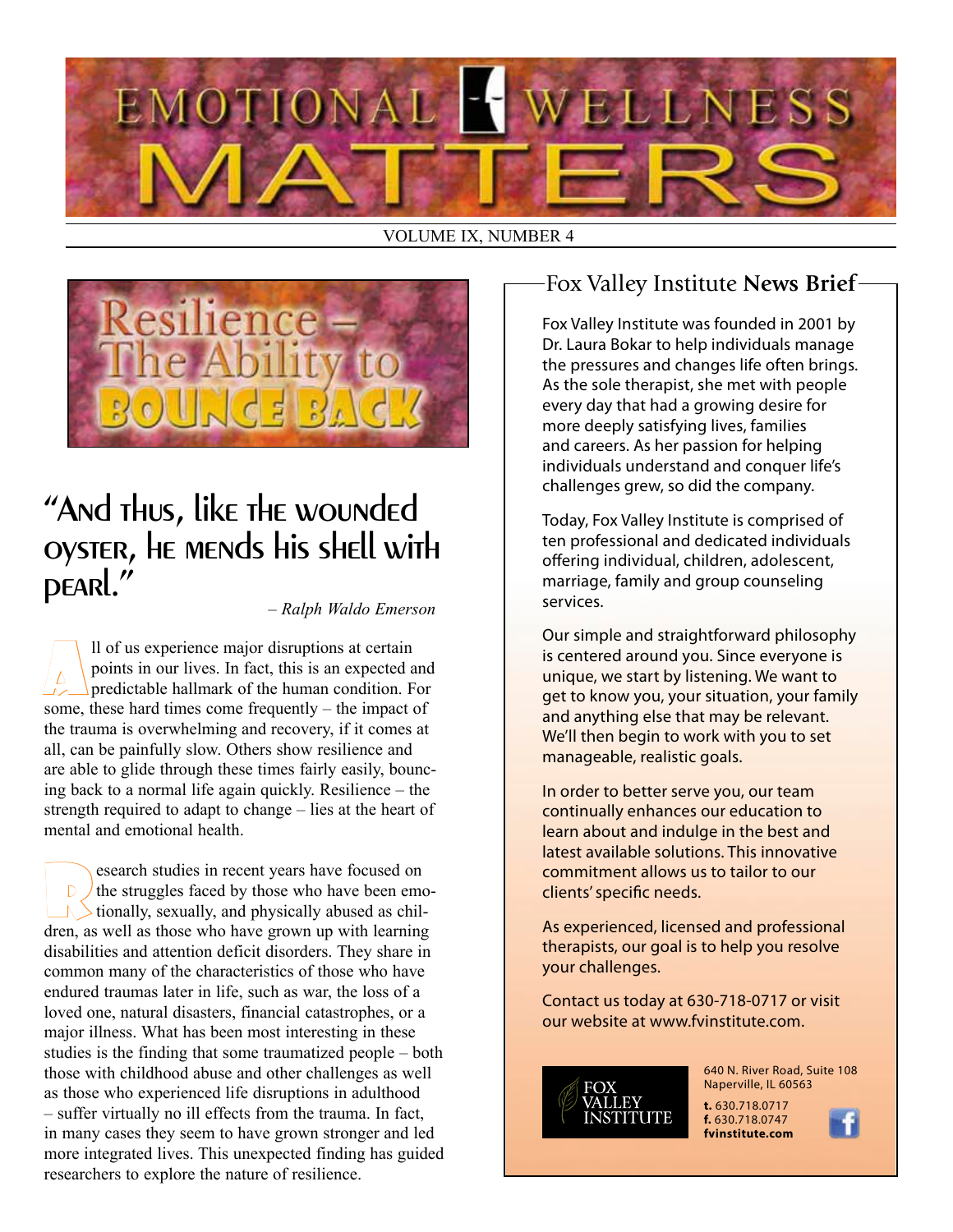The normal life cycle contains predictable periods<br>of life disruption. For example, when we move<br>from childhood to adolescence, everything we of life disruption. For example, when we move from childhood to adolescence, everything we had previously known about the world goes through a jarring transformation. During this period of life disorganization, our bodies go through tremendous hormonal and developmental changes, our definitions of other people change, our motives and interests change, we learn how to define ourselves as individuals with autonomy, and we expand our range of social relationships. Similar stages of disruption occur when the adolescent moves into young adulthood, and then into a permanent relationship, possible parenting, middle age, and then retirement and aging. These periods of transformation can induce potent emotional reactions such as depression, anxiety, loneliness, and anger. Those who lack resilience find these changes to be a struggle. Others welcome the changes and move through the transformations easily and naturally.

ther periods of disruption can be caused by unexpected events that turn life upside down. An automobile accident, an illness, the death of a loved one, divorce, national tragedies, acts of terrorism, war, natural disasters such as floods or hurricanes, the loss of employment, and financial upheavals can challenge our ability to cope. Any of these can become "make or break" situations depending on the degree to which resilience comes into play.

Frederic Flach, MD, has suggested that we all have<br>the capacity to reorganize our lives after a disrup-<br>tion and to achieve new levels of order and meanthe capacity to reorganize our lives after a disruption and to achieve new levels of order and meaningfulness if we know how to activate our resilience. In fact, he suggests that in order to mature through the process of meaningful change and reintegration, we need to experience life disruptions. In other words, life disruptions are not necessarily a bad thing because they help us to grow and to meet future challenges in our lives. During the depths of chaos we are vulnerable because we do not know what lies ahead – but as we learn and adapt during the chaos, we prepare ourselves to meet further stresses in the future. He says that failure to pass successfully through any cycle of chaos and stress will leave us crippled with regard to future life disruptions.

 $\begin{array}{|c|c|c|}\n\hline\n\multicolumn{1}{|c|}{\text{all of us can learn methods to become more resil-  
ient. Sometimes, however, our lack of closure on previous life experiences blocks us from}\n\hline\n\end{array}$ ient. Sometimes, however, our lack of closure on previous life experiences blocks us from adapting to new periods of stress as they come along. A woman, abused emotionally by her father in childhood, for example, may have great difficulty in accepting his

death if she still carries unresolved conflicts surrounding the early abuse. By working with a professional psychotherapist or counselor, she may be able to achieve some closure on the abuse from her childhood and this would open the way for her to accept his death more readily – that is, with resilience. Similarly, a man who was exposed to physical violence in childhood may find it difficult, because of his unresolved issues with anger and victimization, to accept a national trauma such as a terrorist act. He may continue to dwell on issues of anger and injustice for months after the event, to the detriment of his job and family life. Again, working with a trained professional can be the route for this person to gain closure on his unresolved issues and to work toward a more integrated approach regarding acts of violence in the future.

eveloping resilience depends on many factors<br>in addition to achieving closure on previous life<br>experiences. Those who are resilient have man in addition to achieving closure on previous life experiences. Those who are resilient have many of the following characteristics –

#### A SENSE OF HOPE AND TRUST IN THE WORLD

Those who are resilient seem to believe in the basic goodness of the world and trust that things will turn out all right in the end. This positive attitude allows them to weather times when everything seems bleak and to look for and accept the support that is out there. This approach toward the world gives them the ability to hope for a better future.

#### THE ABILITY TO TOLER-ATE PAIN AND DISTRESSING E m o t i o n s

Some people can deal with pain better than others, and this may have a biological component. For example, some can deal with the dentist without any difficulty, while others dread having a tooth drilled. The same holds true with emotional pain. Some people can tolerate anxiety and others become incapacitated in the face of stress. It is encouraging to know that, with the help of a professional therapist and some practice, one can learn to deal better with emotional pain. Biology is not necessarily destiny. (See the back page for information on how to cope with emotional pain.)

This newsletter is intended to offer general information only and recognizes that individual issues may differ from these broad guidelines. Personal issues should be addressed within a therapeutic context with a professional familiar with the details of the problems. ©2002 Simmonds Publications: 5580 La Jolla Blvd., #306, La Jolla, CA<br>92037 Website ~ www.emotionalwellness.com Website ~ www.emotionalwellness.com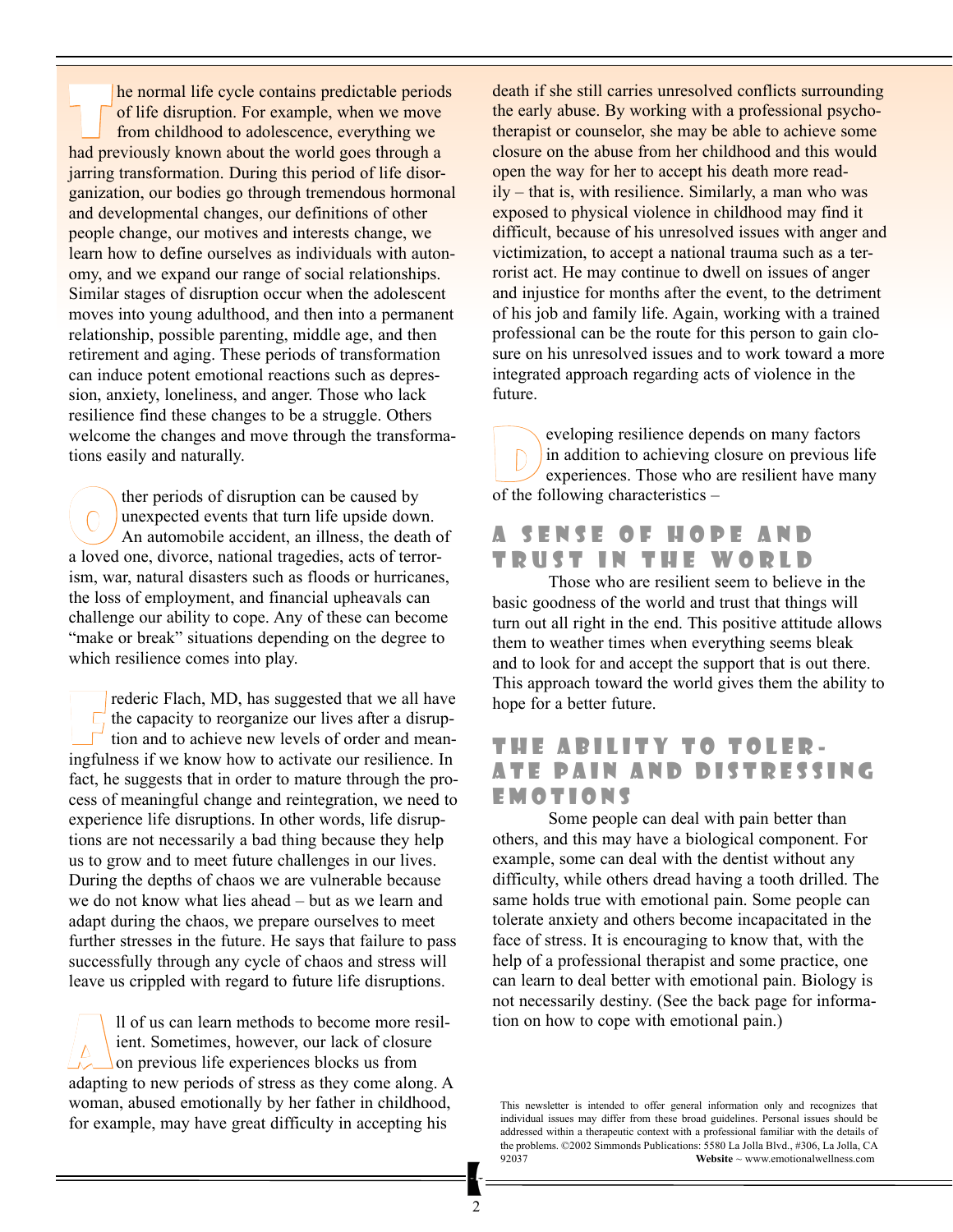#### INTERPRETING EXPERI-ENCES IN A NEW LIGHT

Sometimes we look at situations in a way that keep us stuck in a negative thinking pattern. Those who are resilient have the ability to look at the situation in a new way (this is called "reframing") that can minimize the impact of the trauma in their thought process. One benefit of working with a therapist during a life disruption is that new and more objective definitions of the traumatic situation can be developed and this opens the way to handle the crisis more successfully. Resilient people take a creative approach toward solving a problem, reinterpreting old definitions in new ways.

#### A MEANINGFUL SYSTEM OF SUPPORT

One of the best ways to endure a crisis is to have the support of another person who can listen and validate our feelings. Knowing that others care and will come to our support lessens the feeling of isolation, especially when tackling the problem alone. It is important to be selective in choosing people to trust, and no one person can be expected to be the perfect means of support. Often it takes several friends, each of whom can provide different kinds of support. Resilient people are proficient in making friends and keeping them. They have the judgment to know who their friends should be – as well as the ability to give and take in their interactions with others.

### A SENSE OF MASTERY AND CONTROL OVER ONE'S D e s t i n y

Resilient people seem to have a feeling of independence and a sense of their own life in perspective. They do not feel that they are at the mercy of forces that aim to crush them. When they see a problem, they tackle it – because ultimately they know that their survival and the integrity of their life values depend on it. They have a sense of personal responsibility and the self-discipline it takes to accomplish their goals. While they have a sense of their own independence, they also have the freedom to depend on others, setting appropriate limits on their dependency.

#### A GOOD SELF-IMAGE AND S e l f - R e s p e c t

People who show resilience generally have been treated with appreciation, care and love from early childhood on. They have learned to see themselves in a positive light and to see themselves as people who

deserve to be treated with respect by others. When a life disruption creates an assault to their self-image, they are able to restore their feelings of self-esteem quickly. Without a positive sense of self, some people find themselves stuck in a crisis, often secretly feeling that they deserve the negative experience which has transpired in their lives. Fortunately, positive self-esteem can be learned in therapy.

#### SELF-REFLECTION AND I n s i g h t

Resilient people have a capacity for learning. They are able to talk about their lives, their experiences, their thoughts and feelings. They can provide a coherent autobiographical account of who they are. They have the ability to develop an objective explanation of their strengths and weaknesses. One of the goals of therapy with a trained professional is to provide the person with the ability to reflect on their lives and, from this self-reflection, to develop insight into their current life circumstances. Rather than feeling defensive about their life circumstances, they are open to new ideas and are flexible enough to try new tactics for dealing with problems. Resilient people are able to learn from their mistakes, and they do not punish themselves because they have made mistakes.

#### A WIDE RANGE OF INTER-**ESTS AND A SENSE OF** H u m o r

People who show resilience in the face of adversity are those who have a diversity of interests in their lives. They are open to new experiences and ideas. Because their lives are rich, they can draw on a variety of experiences when their lives are disrupted – a hobby, a different group of friends, a talent. They can find relief from the singlemindedness and worry which often accompanies a period of crisis. Finally, they can laugh. Humor has both psychological and physical benefits in relieving the stress of trauma because it encourages a swift change in our perception of our circumstances – and when our thoughts change, our mood follows.

#### **Recommended Reading**

Flach, Frederic. *Resilience – The Power to Bounce Back When the Going Gets Tough!* New York: Hatherleigh Press, 1997, 225 pages (paperback). ISBN: 1-886330-95-6, \$14.95.